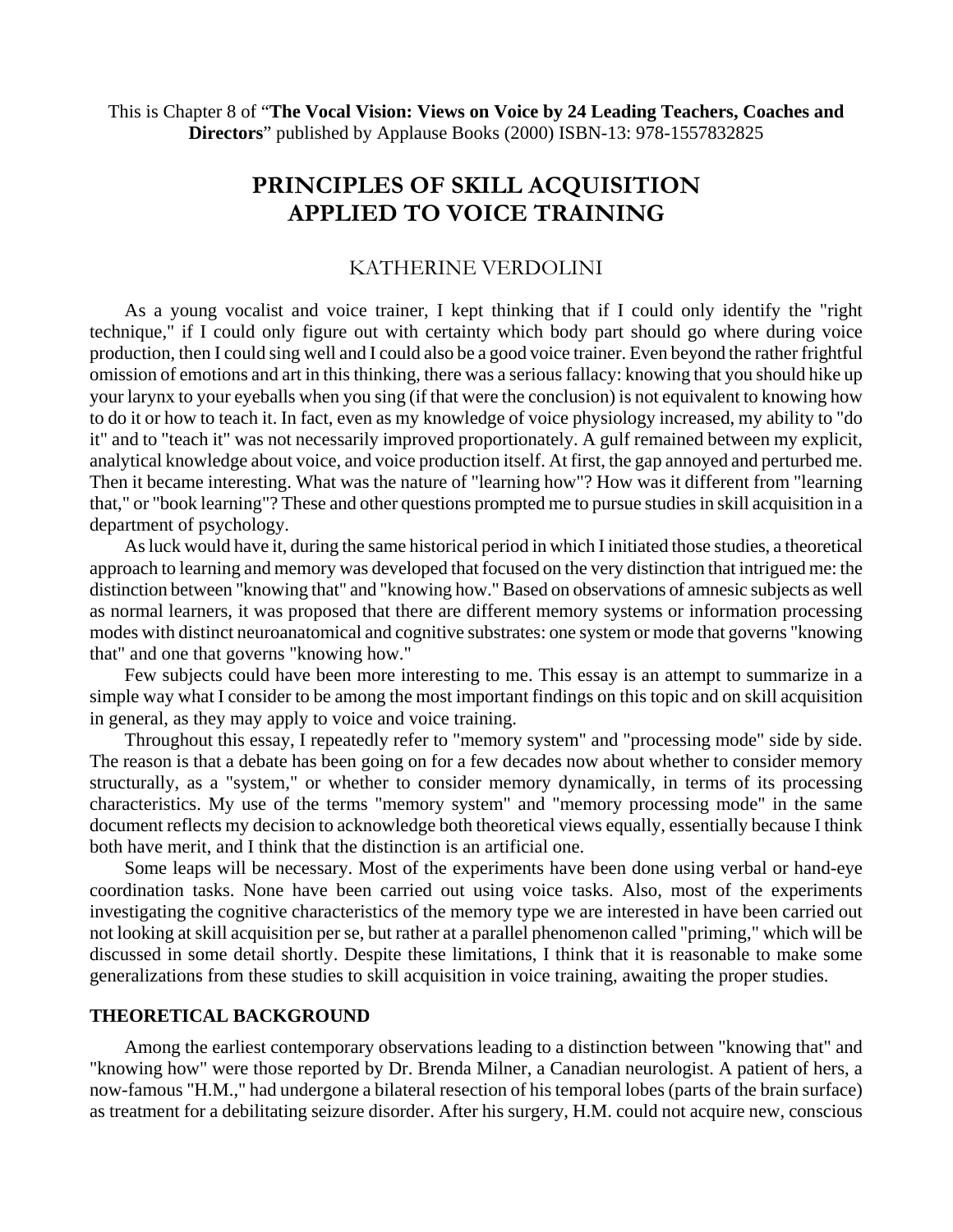memories of post-surgical events. He did not remember from one moment to the next that he had eaten or that he had met someone. Somewhat surprisingly, he could remember how to do new things. For example, he improved with practice on a task that required tracking a rotating target with a wand.<sup>[1](#page-1-0)</sup> So, he was indeed able to form new memories: those governing improved perceptual-motor performance with practice. He just did not know that he had acquired the memories. (In fact, a "memory" is any record of the past, regardless of whether the memory is "remembered," or experienced in consciousness, or not.)

The theoretically important implication that eventually developed from this report and similar ones was that there must be a neuroanatomical system or processing mode that governs practice effects without conscious remembering, and that is spared in amnesia, as well as a system that governs memories that we experience and can talk about. The brain parts resected in H.M.'s surgery, and specifically the hippocampus and the amygdala in the temporal cortex, were clearly important for the latter but not the former type of learning and memory.

What are the characteristics of the memory system (or processing mode), preserved in amnesia, that appear to govern perceptual-motor skill acquisition? Information about this system and how it works might elucidate some useful principles for voice training. A look at some recent findings will shed some light on this question.

### **Characteristics of the Memory System and Operations Preserved in Amnesia, Which Appear to Govern Perceptual-Motor Skill Acquisition, i.e., "Implicit Memory"**

The memory system (or processing mode) preserved in amnesia governs not only skill acquisition for perceptual-motor tasks, but also other, functions, including `riming;" Priming is facilitated performance on previously encountered stimuli, as compared with performance on new stimuli of the same class. For example, if a subject first studies a series of words and then is shown studied and non-studied words extremely rapidly (say 35 ms. [milliseconds] each), priming is shown by better identification of the studied versus the non-studied words, regardless of whether the subject remembers the studied words or not.

So, to reiterate, both skill acquisition and priming remain intact in amnesia; as such, they can be considered together as part of a set of memory functions called "implicit memory," or to use Squire's term, "procedural memory." Specifically, implicit memory is reflected by any performance benefit from prior practice or exposure to stimuli, without learners explicitly remembering those stimuli (Graf & Schacter, 1985; see also Schacter, 1987, and Roediger, 1990, for excellent reviews). Not only amnesic learners but also neurologically intact subjects show implicit memory, as described next. In the discussion that follows, we will assume that the characteristics of implicit memory—most of which are known from studies on verbal priming—are consistent across all types of implicit memory, including perceptual-motor performance without awareness. This assumption may ultimately be shown to be incorrect, but I am willing to make it in the meantime.

#### **Implicit Memory is Memory Without Awareness**

 $\overline{a}$ 

Implicit memory, as it has been defined in theoretical research, is memory without awareness. That is, implicit memory involves a memory type without conscious remembering of events leading to memory development or conscious remembering of what has been learned. At best, conscious awareness is irrelevant for implicit memory. At worst, it may interfere with it (Verdolini-Marston, 1991).

Given this characteristic of implicit memory, it would seem that this memory type could be shown only in amnesic subjects, who do not remember much of anything. On the contrary, implicit memory can

<span id="page-1-0"></span><sup>&</sup>lt;sup>1</sup> Antecedent observations were made as early as Plato (see for example, Stumpf, 1975) and Descartes (see Haldane & Ross, 1967), and were later made by psychiatrists (Freud & Breuer, 1966; Janet, 1893, 1904), psychologists (Ebbinghaus, 1885; Hull, 1933; Thorndike & Rock, 1934), neurologists (Clarapede, 1911/1951; Korskoff, 1899), and others (see Schacter, 1987 for a review). However, Milner's reports more directly led to the current formulations discussed.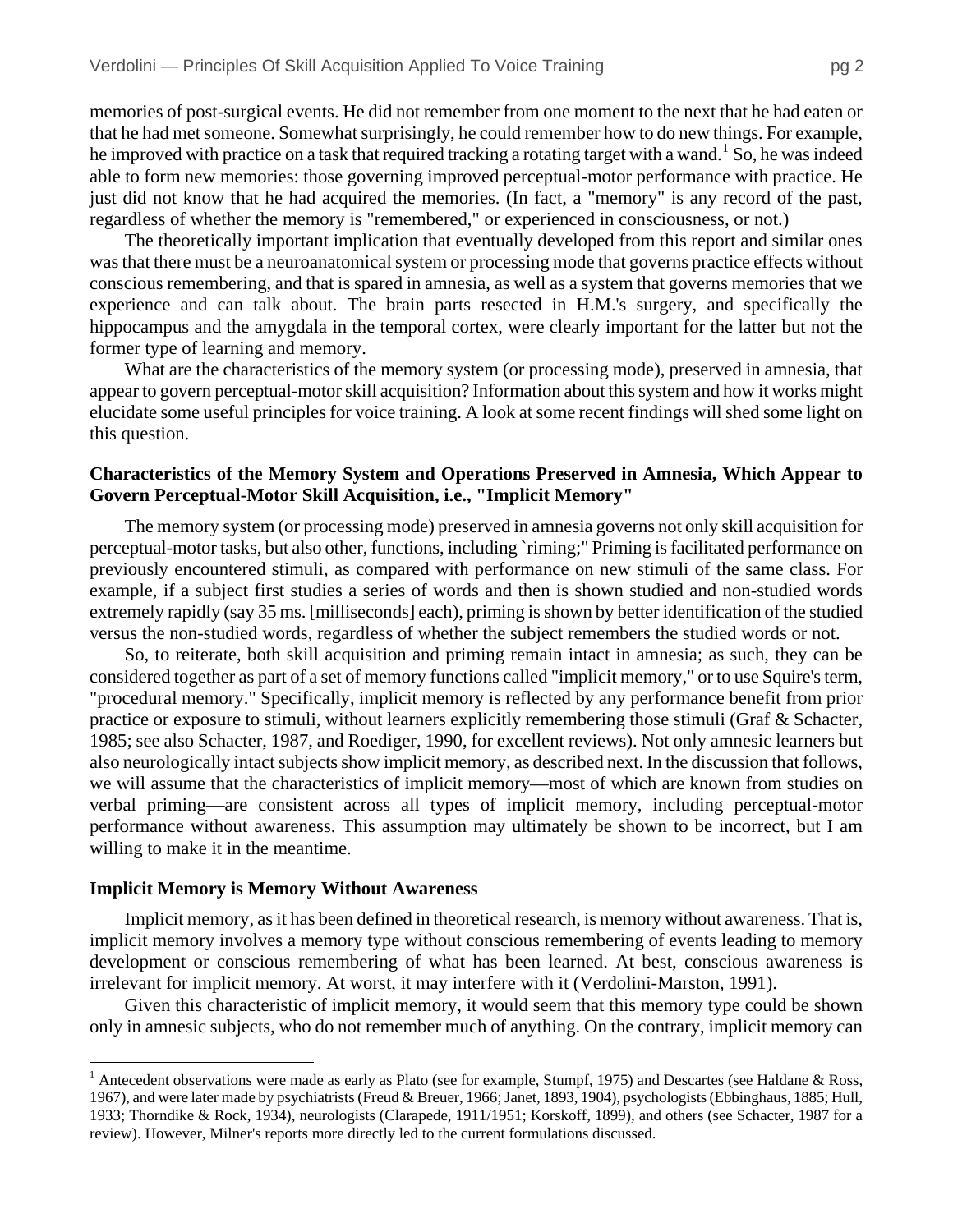also be shown in normal learners. Graf and his colleagues (Graf, Handler, & Haden, 1982) reported a classic study in this regard. In that study, the investigators essentially simulated amnesia—and showed implicit memory—in neurologically intact learners.

Healthy adults were first asked to study a list of words (for example, they might have been asked to study "defend, repair, engage" etc.). Subjects were later asked to complete word stems (for example, "def ") with the first word that came to mind. Each stem could be completed with several different words ("defend, define, default... "). However, subjects tended to complete the stems with previously studied words, *which they did not necessarily remember*, at a greater than chance level (priming). Thus, the effect of prior exposure was seen on current performance, without the apparent assistance of conscious remembering. This finding constituted evidence of implicit memory or memory without awareness in normal learners.

#### **Implicit Memory Appears Fundamentally Governed by Perceptual Processes**

This point is the most important one to focus on regarding implicit memory, to my thinking. Implicit memory, at least as reflected by priming, fundamentally involves the mental processing of perceptual—or sensory —information: sight, sound, smell, taste, and touch. As important, implicit memory generally does not appear to involve "associative processing," or the relating of perceptual information to other mental contents and operations that make it "meaningful" or symbolic.

The study cited above by Graf and colleagues is an example of the many, many experiments that have pointed to this conclusion (Graf et al., 1982). Recall that in the initial phase of that investigation, subjects studied a list of words. In fact, during the study phase of the experiment, subjects studied the words under different conditions. In one group, subjects studied the words by processing their meanings (subjects rated how much they "liked" each word, related to its *meaning*). In another group, subjects studied' the words by processing their perceptual or *surface* characteristics (subjects indicated whether each word had any letters in common with the preceding word).

During the subsequent test phase of the experiment, it turned out that the likelihood of remembering or recalling the studied words was increased if the subject had processed the words' meanings during study. However, the likelihood of spontaneously completing a word stem with a previously studied word (or implicit memory) was unaffected by the earlier study task: words that had been examined for their meaning and words that had been examined for their surface or perceptual characteristics were equally likely to be produced as word stem completions, even when subjects did not recall which words they had studied. The conclusion was that implicit memory (reflected by word stem completion in this case) can develop any time one is exposed to a stimulus and processes its perceptual characteristics. The processing of stimuli's meanings, or associative processing, appears irrelevant for the development of this memory type. Numerous other studies have pointed to similar conclusions, although qualifiers do need to be added. One qualifier is the topic of the next subsection.

#### **Implicit Memory Requires Attentional Processing**

Some studies have pointed to the likelihood that when *new* stimuli are encountered, for effective perceptual processing underlying implicit memory to occur, full \_attention must be directed to the stimulus. This principle was perhaps most clearly demonstrated in a series of studies by myself, for my dissertation (Verdolini-Marston and Balota, 1994).

My studies involved a perceptual-motor task, "pursuit rotor." In this task, the object is to track\_ a rotating stimulus with a wand. When there is contact, a counter is driven. If the subjects involved were amnesic subjects who did not remember that they had ever done the task before, improvements with practice would constitute evidence of implicit memory, i.e. memory without awareness. However, we used neurologically normal subjects in our studies, who did remember that they had done the task before from session to session. Thus, to investigate implicit memory, we had to come up with some measure of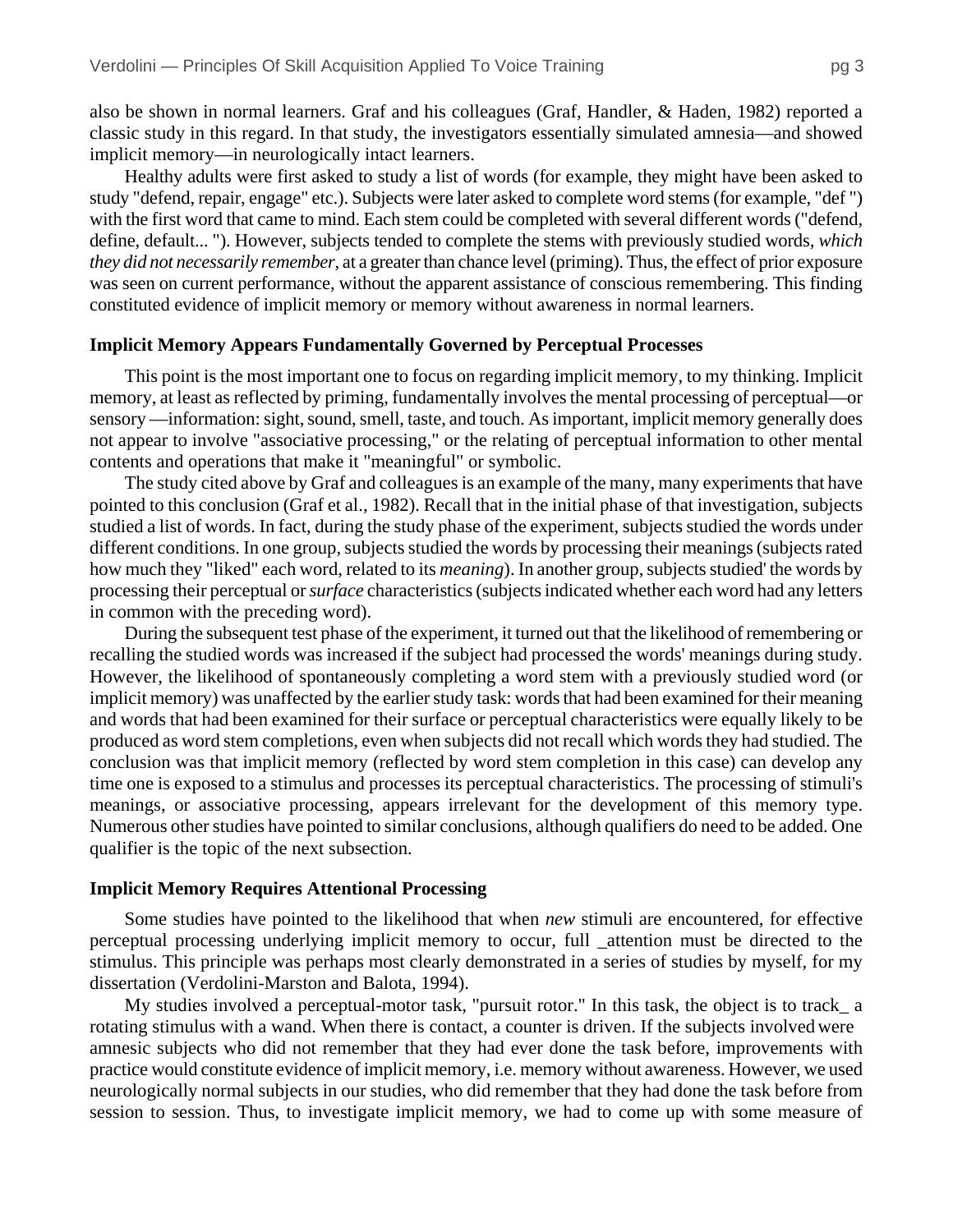perceptual-motor learning without awareness in these normal learners. We essentially used a priming paradigm. Subjects first practiced on several different stimuli. Later, they returned for a test on the old stimuli, as well as on new stimuli of the same difficulty. Implicit memory would be shown by a performance benefit for the old as compared with the new stimuli, assuming that subjects did not remember which stimuli were old and which were new. In our first of several experiments, we demonstrated such priming for the pursuit rotor task.

The main objective of theoretical interest in our studies was then to investigate the type of mental processes that regulated priming for this perceptual-motor task. We thought that priming might be governed by perceptual processes, as had been found for verbal priming. Our experimental strategy was to give subjects in different groups different instructions about what to do mentally during the initial practice phase. In some groups, subjects were instructed to use images to assist their performance, such as stirring in a bowl or imagining a locomotive wheel as it turned. (According to earlier pilot work, subjects thought that these were good images to help performance.) In other groups, subjects were instructed to pay attention to the task, and to concentrate on it. Finally, in other groups, subjects were not given any instructions about what to do mentally during practice.

During the later test phase, it turned out that subjects showed priming (a performance benefit for old stimuli, without remembering which stimuli were old, or implicit memory) only if they had not been given any instructions about what to do mentally during practice. Subjects who had received instructions, whether they were imagery or concentration instructions, failed to develop priming or implicit memory.

### § § §

We were a bit perplexed by the findings, but our explanation was ultimately as follows: perceptual processes underlie implicit memory in the perceptual-motor as in the verbal domain. However, for tasks that are novel to subjects —such as the pursuit rotor task—in order for perceptual processing to occur, subjects must devote their full attention to the task. (Perceptual processing might occur more automatically for familiar stimuli, such as words.) When instructions of any type were imposed, subjects paid attention to the instructions, and not to the perceptual array associated with the task. Thus, priming (implicit memory) failed to develop.

What we have said here may seem to be a paradox: implicit memory involves learning without awareness, yet attention is required. How can we be Unaware of various aspects of a task, and yet attend to it? Thinking carefully, awareness and attention are actually different phenomena. Awareness involves knowing that one has done something specific (performed on a given stimulus, or perhaps moved the arm this way or that way). Attention. Refers to alertness, or the reception of information without any necessary conscious organizing of it in time or space. In a word, attention refers to "being in the moment," "being here, now," without judgment or comment or conclusions (awareness).

Another important finding in our studies, which may be of greater interest for this readership, was that not only implicit memory (priming, in this case) but also learning for the pursuit rotor task in general was poorest when subjects were given mental strategies to use during practice. Relatively poorer overall performance was seen for both imagery and concentration groups, as compared with the no-instruction group. Equally as interesting, subjects who used imagery and concentration strategies thought that those strategies were very helpful for learning and performing the pursuit rotor task. The implication is that imagery instructions or even concentration instructions may not be as useful as we sometimes think they are, regardless of students' informal impressions about their benefits.

#### **Implicit Memory Depends on Repetition**

One of the strongest factors affecting implicit memory is repetition. The size of performance benefits for previously encountered or practiced stimuli increases as the number of exposures or repetitions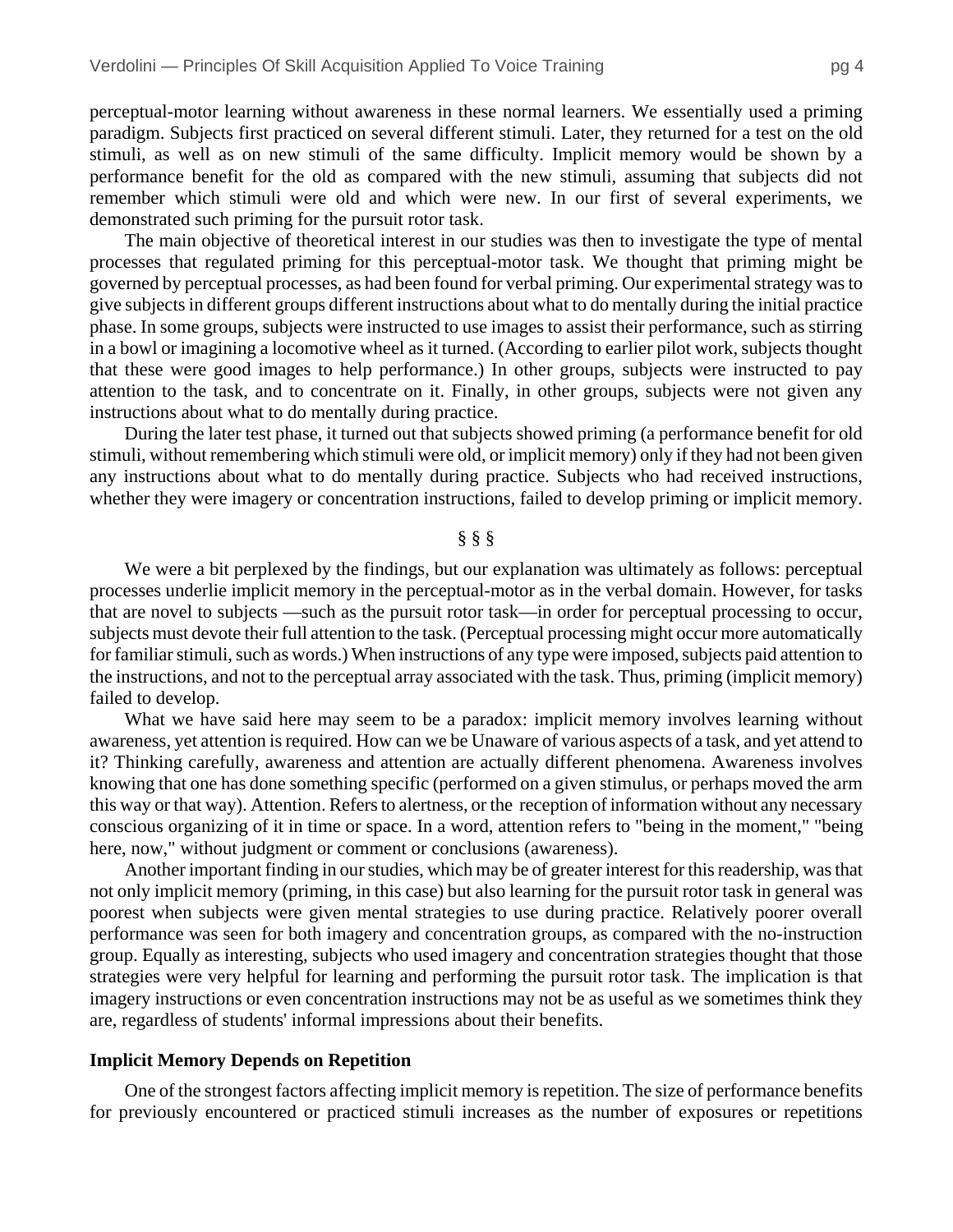increases. This principle seems obvious enough, so I will not drag you through the evidence (the interested reader is referred to Jacoby and Dallas, 1981). However, as noted in the preceding sections, for repetitions to be effective in producing implicit memory, apparently they must involve the processing of perceptual, or sensory information. The repetitions must also occur in the same modality as will be required for later tests of implicit memory. This issue is discussed next.

### **Implicit Memory is Modality and Context-Specific**

Implicit memory appears to be a quite literal and inflexible memory type in that it is modality-and context-specific. If you change the performance modality between study (training) and test (for example from the auditory to the visual modality), or even if you change the environment in which study (or training) and test occur, (from a swimming pool gallery to a games arcade), implicit memory fails to develop normally.

An example- of the modality-dependence of implicit memory was reported by Jacoby and Dallas (1981). In one of their experiments, words were presented to subjects either visually or auditorily during an initial study phase. In a later test phase, subjects were required to identify words that were presented visually, extremely rapidly (for 35 ms). Some of the test words were from the earlier study list and some were not. A better ability to identify studied as compared with non-studied words would constitute evidence of priming or implicit memory. In some cases the modality was consistent between study and test modality (visual-visual), and in some cases 'Modality was inconsistent between study and test (auditoryvisual). On average, subjects showed better identification of studied as compared with non-studied words (implicit memory), *provided* that the study and test modalities were consistent (visual-visual). When study and test modalities were inconsistent (auditory-visual), implicit memory was not shown. The implication is that implicit memory depends on modality consistency between training and later performance.

Implicit memory also fails to develop fully when the context (or environment) changes from study to test. An example of this principle was reported by Graf (1988). In his study, subjects studied the usual word list during an initial experimental phase, either in a swimming pool area or in a games arcade. Later, subjects performed on implicit memory tests (word stem completion and another conceptually similar test, a "category production" test), either in the same setting in which they had studied or in the other setting. Priming, or implicit memory performance, was greater when the study and test environments were consistent. Thus, implicit memory depended on environmental consistency.

# **OTHER PRINCIPLES OF SKILL ACQUISITION**

There are numerous other important principles of skill acquisition that have been investigated within other frameworks besides implicit memory. Schmidt (1987) provides a comprehensive review of this literature and pertinent issues. For our purposes, three of what I consider the most important principles are discussed next.

# **Skill Acquisition Requires Information About Performance During Training (Knowledge of Results)**

For skills to improve with practice, learners must have information ("knowledge of results," or KR) about how well they have done relative to the target performance. An example of this quite intuitive principle was illustrated in a study by Bilodeau and colleagues (Bilodeau, Bilodeau, & Schumsky, 1959). In their study, subjects practiced what is called a "linear positioning task," which requires subjects to learn to displace an object to a criterion position. Some subjects received KR after each of twenty practice trials, some subjects received no KR for twenty trials, and other subjects received an intermediate amount of KR. The result was that no learning was observed in subjects who had not received information about their performance, or KR. Therefore, KR was apparently required for learning.

The interesting thing is that, from this and other studies, although KR appears required for learning, more is not necessarily better. In another study by Johnson, Wicks, and Ben-Sira (1981), using a similar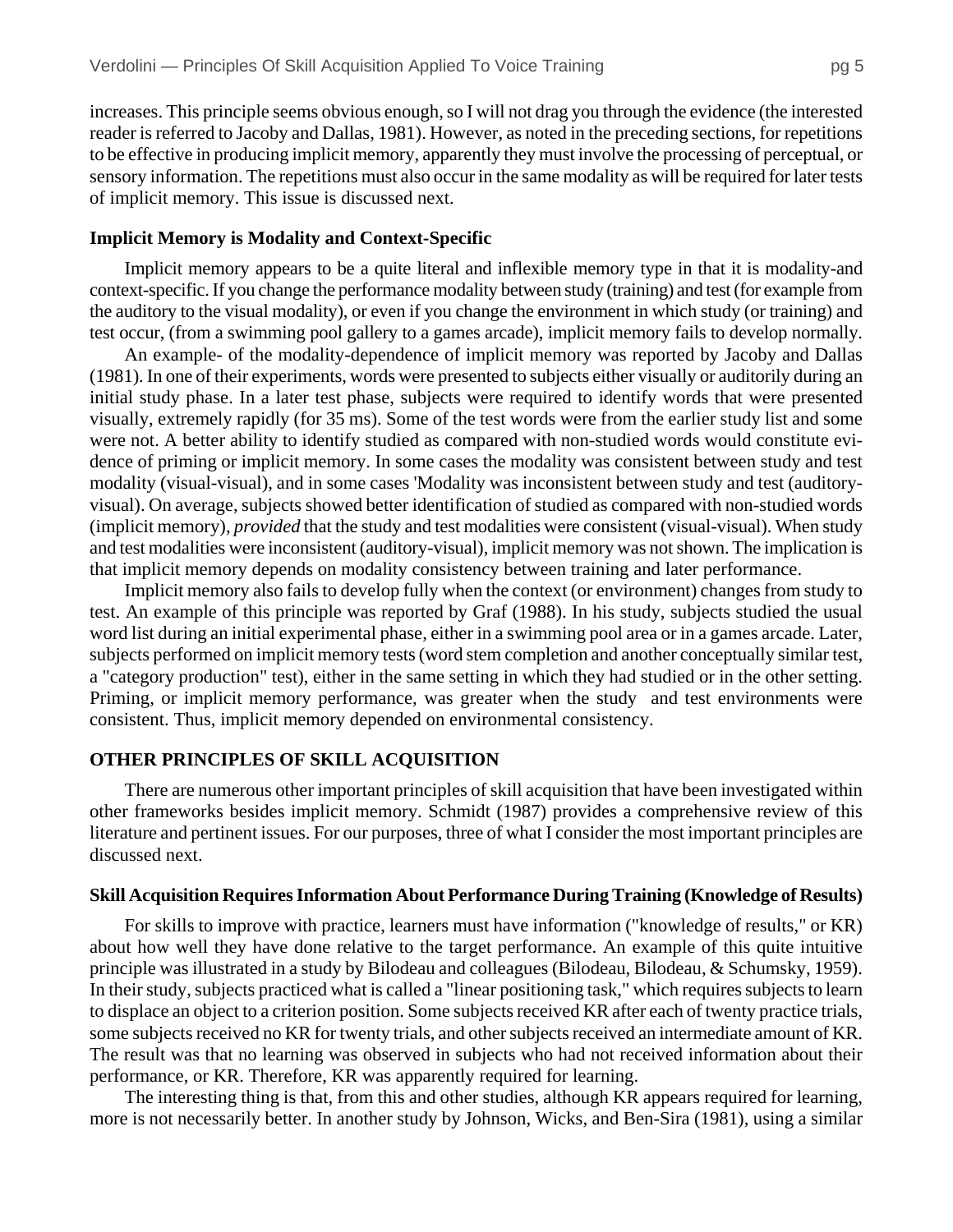linear positioning task as in the study by Bilodeau and colleagues (Bilodeau et al., 1959), some subjects received KR after each of ten trials. Some subjects received KR on 25 percent of forty trials, and some subjects received KR on 10 percent of one hundred trials. Thus, in each subject group, subjects received KR on ten trials. However, there were differences in the number of intervening trials between KR provision. During the training phase of the experiment, subjects who received relatively infrequent KR appeared to do somewhat worse than other subjects. However, when subjects were tested later, during a delayed test, subjects who had received the infrequent KR actually did the best.

The implication is that although frequent KR may be useful for *immediate performance during training*, less frequent KR may enhance actual learning shown by better performance at a later time. It may be that when learners are not pounded with KR during training, they can process information relevant for learning and "make it their own," with performance benefits at later follow-up.

*To be able to perform acquired skills along with other tasks, consistent responding is required during training*. One of the goals of training in many domains, including voice, is to skillfully produce the target behavior while at the same time performing other critical tasks, for example talking, moving, or dancing. Some work suggests that the ability to run a new, acquired behavior off skillfully along with other behaviors requires that during training, the behavior be consistently produced in the target fashion. This principle was evident from a series of studies by Schneider and Fisk (1982). In their studies, subjects were first shown a series of cards with letters on them, in rapid succession, and were required to indicate in which position on a card a target letter had appeared. In some cases, a given letter (for example, "M") was always a "target" when it appeared. This was called a "consistent mapping" condition. In other cases, a given letter ("M") might be a target to watch for on one trial, but not a target on the second trial (i.e., "X" might have been the target, and "M" a distraction). This training condition was called "variable mapping." Later, the task was made more complicated by asking subjects to look for new letters as well as previous target letters. The result was that when this additional task was added, subjects were able to retain their previous skill level in position identification for the original target letters only if previous training had involved consistent identification of those letters, or "consistent mapping." If previous training was inconsistent, or variable (requiring the identification of different letters on different trials), earlier skill levels were not retained in the face of the new task. An excellent way to summarize the conclusions from this study is found in a much earlier quote by a renowned American psychologist, William James:

*Never suffer an exception to occur till the new habit is securely rooted in your life.* Each lapse is like the letting fall of a ball of string which one is carefully winding up; a single slip undoes more than a great many turns will wind again. Continuity of training is the great means of making the nervous system act infallibly right. (James, 1890).

Generalization to untrained variants of tasks is enhanced by practice under variable conditions. Practice under variable conditions appears to enhance the generalization of specific trained behaviors to other behaviors in the same class. An example demonstrates this principle. McCracken and Stelmach (1977) had subjects practice knocking over barriers with their hands within a given time-period on numerous trials. Some subjects received practice with a constant hand-to-barrier distance, and other subjects received practice with different hand-to-barrier distances on different trials. During the training phase, subjects with the constant distance did better. However, when all subjects were tested later with a distance that was new for all of them, those who had previously received variable practice did better.

The point from this and other studies is that to maximize the generalization of a trained behavior to new, untrained situations, practice should involve varied practice conditions, perhaps with varied materials.

#### **APPLICATIONS TO VOICE AND VOICE TRAINING**

Having gone through some of the details, what do we do with this information in voice and voice training? In this next section, we take a second look at each of the principles discussed above, one by one,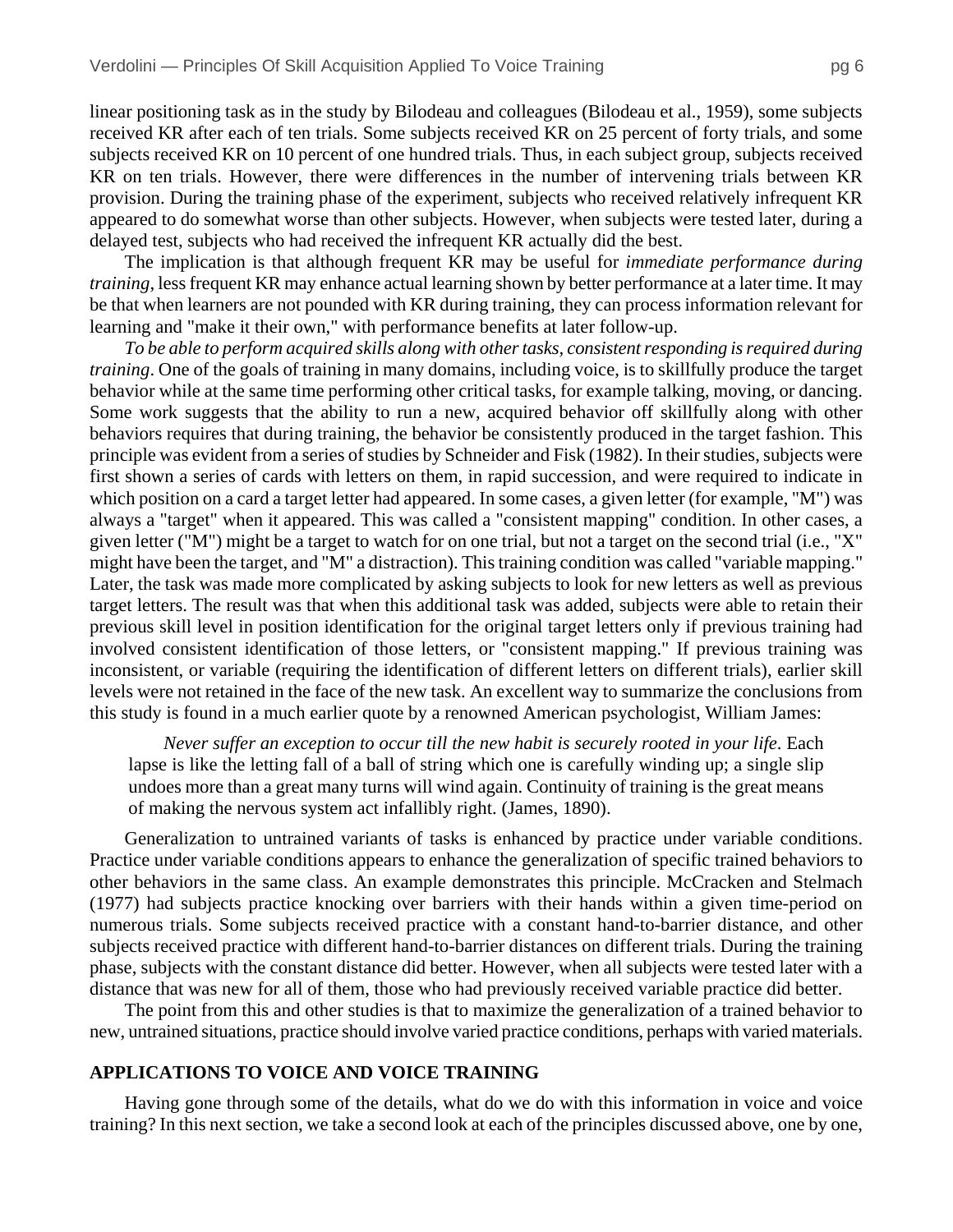and try to make some links to voice and voice training. Then in the final section, we attempt to tie all the principles together into a cohesive whole.

You may discover that you already employ several of the suggested strategies. In this sense, the following section might provide support and encouragement for what you are already doing.

### **Specifics**

*Implicit memory is memory without awareness*. Based on studies with amnesic subjects, implicit memory is a memory system or processing mode that appears to govern skill acquisition and does not involve conscious awareness of what has been learned. In fact, awareness may be indifferent for implicit memory. Explicit knowledge about learning contents may actually interfere with the development of implicit memory, in some cases (see for example, Verdolini-Marston, 1991).

The implications might be quite surprising to some trainers: although knowledge about voice science may be extremely helpful to you as trainers, that knowledge is not necessarily helpful to your voice students. In particular, *a mechanistic awareness about voice production in training, such as "expand your ribs- here and drop your jaw there" may be fruitless or even counterproductive*. I realize that this is a strong statement, and may not extend to all situations. However, I encourage you to explore it.

*Implicit memory appears fundamentally governed by perceptual processes*. From this principle, we understand that one of our main tasks as trainers is to promote our students' processing of perceptual—or sensory—information during training. We should show students what good alignment for voice production looks like. We should let them feel a deep breath. We should let them hear the sound of a focused voice.

The emphasis on sensory information is not new to theatre. The Alexander Technique is profoundly based in this principle (see for example, Jones, 1976). Lessac also focuses on sensory information, going so far as to include "tasting" and "smelling" various aspects of voice production (Lessac, 1967). There are many, many other examples of theatre trainers for whom sensory information is a critical part of the training program.

A discomforting corollary is that metaphoric images ("imagine rowing a boat as you breathe"), which are commonly used in voice training and which involve meaningful or associational processes (as opposed to perceptual processes), may work against voice development in some cases.

*Implicit memory requires attentional process, where novel stimuli are concerned*. The implication from this principle is that any operations that divert away attention from perceptual or sensory information related to voice may interfere with memory development. Attention can be diverted by too many instructions about mental strategies, so that the learner attends to the strategies and not to sensory information. Attention from perceptual information can also be diverted by emotional responses. ("That was so *terrible!!!* — foot stamping optional). Attention may be affected by low motivational levels. Most of you are empirically familiar with these and other apparent perils to attention.

As already mentioned, I think that the best way to describe what attention to perceptual information "looks like" is "being in the moment," "being here, now." Theatre trainers are all assuredly very familiar with this concept.

*Implicit memory depends on repetition*. This principle is quite straightforward. PRACTICE! Or, as Lessac (1967) suggests, "Don't practice, do it!" (repeatedly).

*Implicit memory is modality- and context-specific*. Here we have an interesting point. There has been much talk about different "modality" strengths across learners in theatre training. According to this view, some people would be "visual" learners. Others would be "auditory" learners. Still others would be "digital" or verbal learners. The suggestion is to modify your teaching input to match the student's modality strength. The finding that implicit memory is modality-specific suggests a different tack. Within this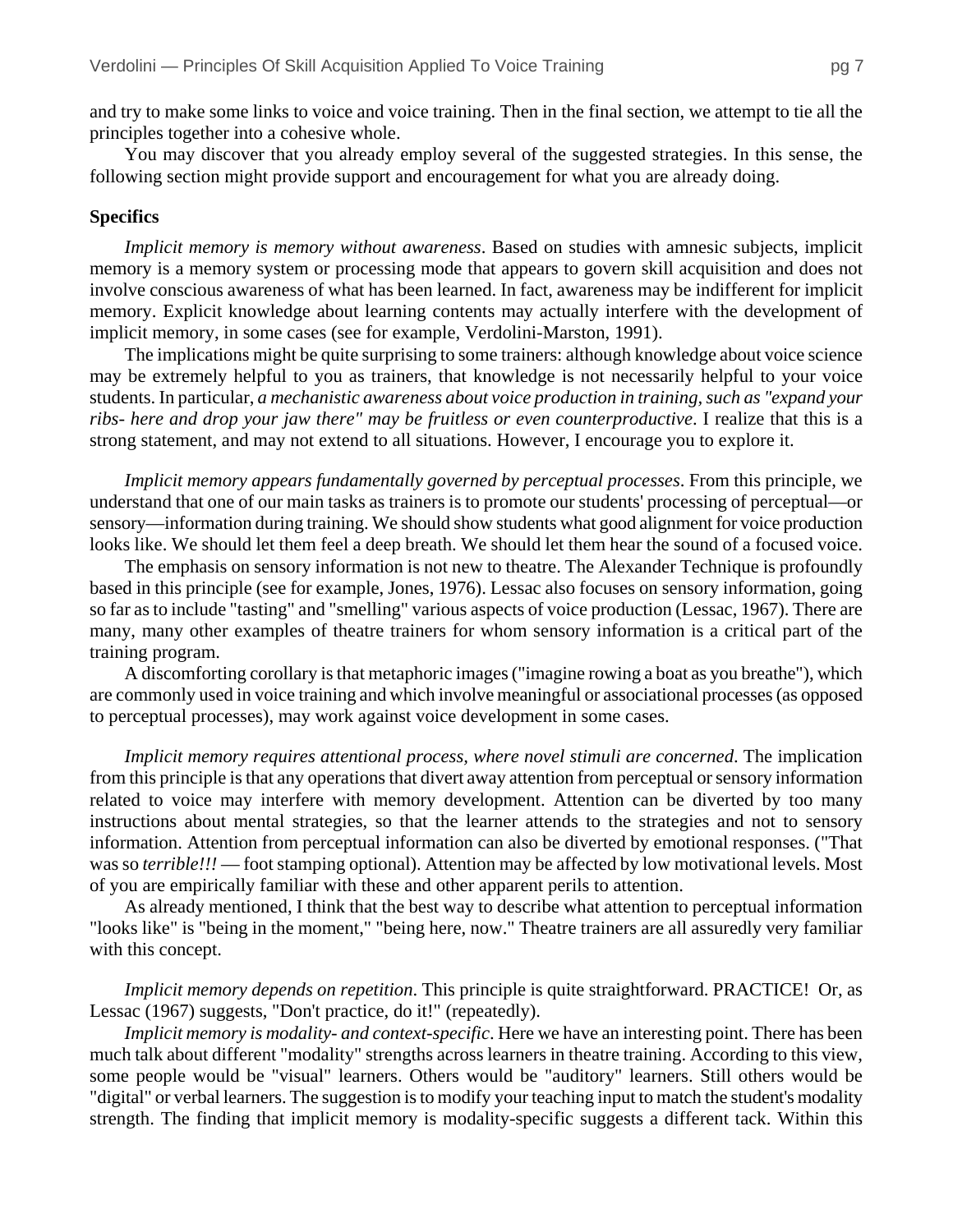framework, the best modality for training is the modality required for task execution. For voice production as for any motor task, ultimately, perceptual (not verbal) information guides central nervous system output commands. Therefore, training should occur in the perceptual realm, including auditory, kinesthetic, and visual modalities, depending on the specific task. If we train a student in the "digital" or verbal mode, at best a translation of that information to a perceptual code will be required before voice can be produced; the transformation takes time and precious information may be lost or distorted in the process. The verbal mode is right if you want the student to learn to talk about voice production. But the verbal instructional mode is wrong for voice training, if you want the student to actually learn to produce voice better, *regardless of the student's relative "modality strengths*.

Also, training benefits may be greatest when training occurs in the same or similar environments as will be encountered for performance. We all think about conducting classes on a stage, but I for one do not do it nearly enough.

*Skill acquisition requires information about performance (knowledge of results)*. Students need information about how they are doing relative to what you want them to do. However, intensive feedback is not necessarily good. (Withholding information about performance for several trials may enhance / the student's own processing of information and later performance, or. learning. This conclusion may be especially valid later (as opposed to earlier) in learning. So, not giving any feedback for several trials may help the student generalize from what you have worked on for one vowel to another vowel, from one monologue to another, and so forth. The translation of this principle to simpler language is, "Give your student space!"

*To be able to perform acquired skills along with other tasks, consistent responding is required during training*. I have heard theatre trainers talk about this principle: if the student is to use a certain voice production mode on stage while acting, dancing, emoting, etc., that same mode or a similar mode must be consistently used, even offstage. What it boils down to is that we cannot summon a physiological operation in voice on stage, adding other task requirements, if we do not consistently use that mode in all or most situations when it is appropriate.

*Generalization to untrained variants of tasks is enhanced by variable practice*. The use of varied training materials will probably enhance the student's ability to generalize a target voicing mode from trained to untrained materials. For example, if you are working on a focused voice, you should train it on many different vowels, phrases, monologues, etc. In that way, when the student encounters new materials, generalization of focused voice should transfer to those materials. Similarly, you should include different performance materials in training: different monologues, dialogues, comic and tragic material, etc.

# **TYING IT INTO A COHESIVE WHOLE**

For a few years, I found myself incorporating many of the principles described here in a helter-skelter fashion in voice training. My mind leapt from one to another to another of the principles, like the proverbial monkey in a tree. I was run ragged by the job, and my students and patients were probably stunned. What was the classic "banana" that would quiet the mental monkey? If we accept the principles discussed here, how can we tie them all together into a cohesive whole? Let me share what I have come up with so far.

The kingpin of what I call my "skill acquisition package" is the notion that skill acquisition fundamentally involves *attention to perceptual information*, in numerous repetitions, with varied tasks. If the student effectively processes perceptual information, several of the principles that we discussed will be satisfied as a by-product. We avoid a mechanistic "awareness" of voice production. We stay in the relevant modality, which is perceptual, not verbal. Numerous repetitions occur, with consistent performance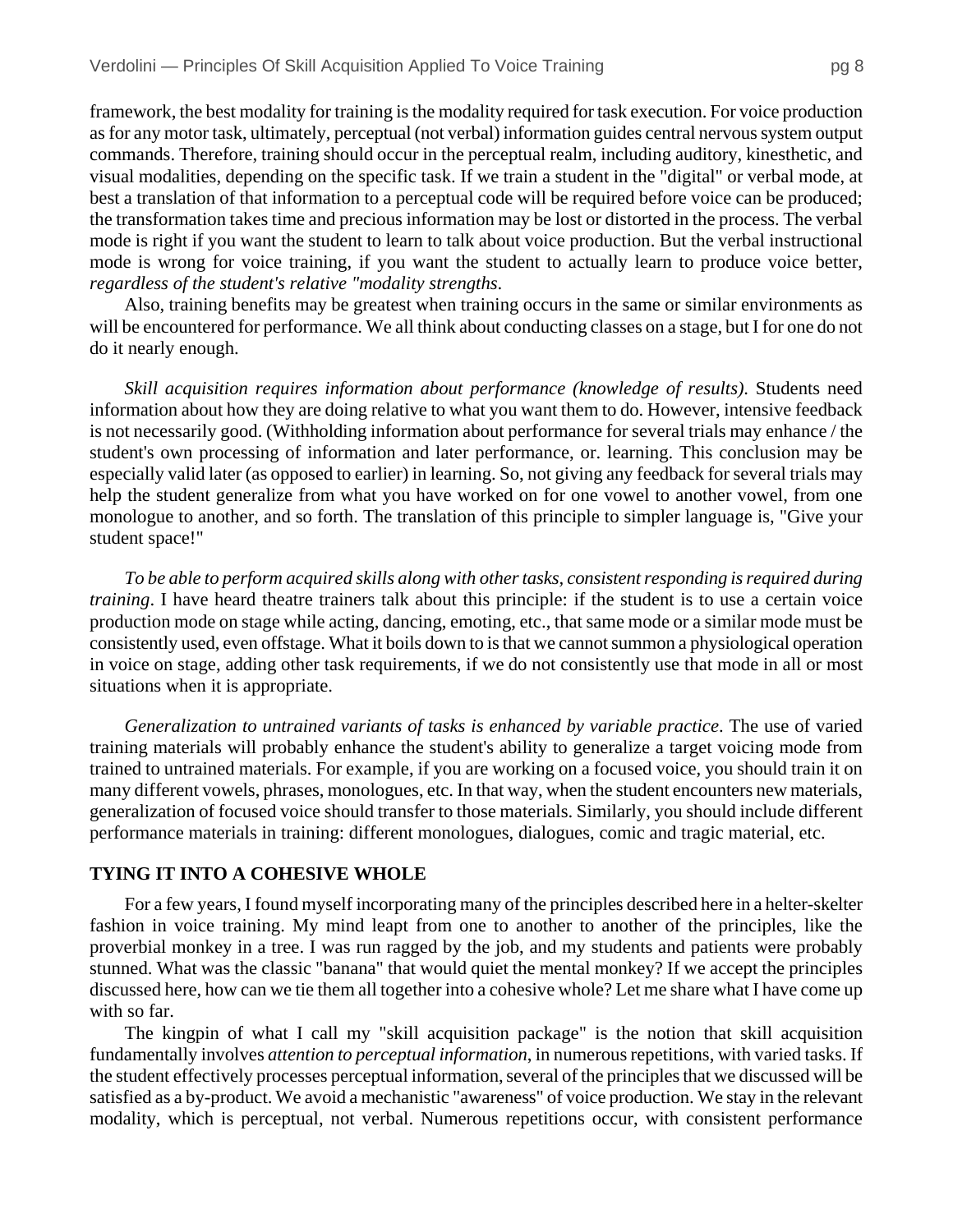required across different tasks. An additional notion is that I attempt to supply "some" but not "too much" feedback (knowledge of results).

What does all this look like? I have a hierarchy of five steps that I think represent a start. Let us take breathing as an example. Say that we want the student to expand the abdomen on inspiration, and press it in during expiration (and voicing). How can we get the behavior trained, following the principles outlined? The steps that I use are:

- Step 1. *Direct the student's attention to the-body in general*, and ask him to notice any-sensations. ("Scan your body with your mind's eye. Do you notice any sensations?") Do not ask the student to describe the sensations verbally, just to a Often; the Desired physiological behavior will appear with this simple step, without further work. If not, proceed to Step 2.
- Step 2. *Direct the student's attention to the specific body part of interest*, in this case, the abdomen. ("Focus on your abdomen as you breathe.") Again, the desired behavior may appear with this step. If not, proceed to either Step 3 or Step 4 (they are interchangeable in order).
- Step 3. *Model* the behavior for the student. For example, without saying anything, place the student's hand on your abdomen as you breathe in and out.
- Step 4. *Manipulate* the student's body so that the target behavior is likely to occur. In this case, you might stabilize the shoulders and chest so that only the abdomen is available for movement during breathing:

If the student still does not produce the behavior, as an absolute last resort, proceed to Step 5, which violates the principle of perceptual training:

Step 5. Tell the student what to do.

This sequence, which I think I came up with on my own, has a similar flavor to what Timothy Gallwey describes in his book on tennis learning, *Inner Game of Tennis* (1974). In that book, he also emphasizes the processing of perceptual, or sensory information. The sequence that I outlined can J be used with just about any behavior that you want to train. If a student is "squeezing" in the throat while talking, direct the student's attention to the body in general, and ask her to notice any tension. If the tension does not dispel, direct her attention to her throat. If that does not work, model tight versus free voice, and have her mimic you in both. Or, manipulate the neck or other body parts in a way that is likely to free the throat. Finally, if you must, tell her to let go of her throat, for heaven's sake.

Once the student has produced the behavior for simple tasks, you proceed (of course) with many, many repetitions, in different and increasingly complex contexts (for example, simple vowels, words, phrases, short discourse, conversation, monologues). Gradually fade models so that the student depends less and less on your input.

With this type of sequence as a part of your training technique, you will discover that you are talking and explaining less and less, and "doing" more and more. Bonnie Raphael referred to this principle at a recent VASTA workshop (1993), "Every year I promise myself, 'Half as many words.'" I agree with her, and consider minimized yammering an indication of principled and, I think, effective training.

#### **SUMMARY**

In this essay, we have discussed several principles of skill acquisition, mostly derived from a theoretical construct called "implicit memory." This type of memory, to which skill acquisition appears tightly linked, is a memory without awareness, it involves attention to perceptual or sensory information;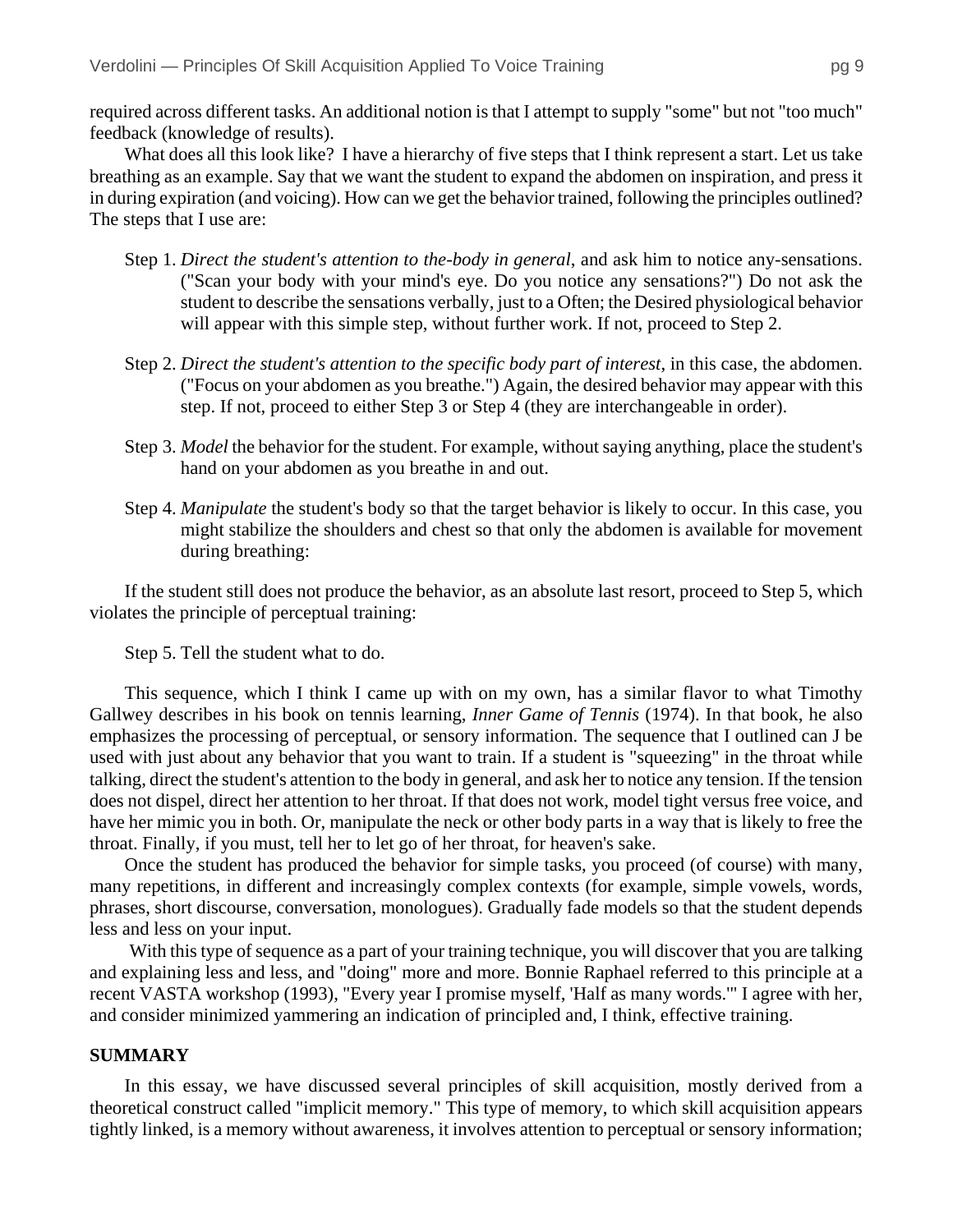and, it develops with numerous and consistent modality- and context-specific repetitions of target behaviors. It is optimal training for voice performance since it likely maximizes attention to sensory information, minimizes verbal analytic explanations, and includes training with a variety of materials and in physical environments that will be relevant for performance. The approach described here is, in sum, "something to experience."

### **WORKS CITED**

- Bilodeau, E. A.; Bilodeau, I. M.; & Schumsky, D. A. "Some Effects of Introducing and Withdrawing Knowledge of Results Early and Later in Practice." *Journal of Experimental Psychology* 58 (1959): 142-144.
- Clarapede, E. "Recognition and `me'ness." In D. Rapaport, ed. *Organization and Pathology of Thought* (pp. 58-75). New York: Columbia University Press, 1951. (Reprinted from *Archives de Psychologie* 11 (1911): 79-90).
- Cohen, N. J., & Squire, L. R. "Preserved Learning and Retention of Pattern-Analyzing Skill in Amnesia: Dissociation of 'Knowing How' and `Knowing That.' *Science* 210 (1980): 207-210.
- Ebbinghaus, H. *Uber das Gedachtnis* [Memory]. Leipzig: 1885. Duncker and Humblot. Evarts.
- Freud, S., & Breuer, J. *Studies on Hysteria*. (J. Strachey, Trans.) New York: Avon Books, 1966.
- Gallwey, W T *The Inner Game of Tennis*. New York: Bantam Books, 1974.
- Graf, P. "Implicit and Explicit Memory in Same and Different Environments." Paper presented at Psychonomics, Chicago, 1988.
- Graf, P.; Mandler, G.; & Haden, D. E. "Simulating Amnesic Symptoms in Normal Subjects." *Science* 218 (1982): 1243-1244.
- Graf, P., & Schacter, D. L. "Implicit and Explicit Memory for New Associations in Normal and Amnesic Subjects." *Journal of Experimental Psychology: Learning, Memory, and Cognition* 11 (1985): 501- 518.
- Haldane, E. S., & Ross, G. R. T, Eds. *The Philosophical Works of Descartes*. Cambridge: Cambridge University Press, 1967.
- Hull, C. L. *Hypnosis and Suggestibility*. New York: Appleton Century, 1933.
- Jacoby, L. L., & Dallas, M. "On the Relationship Between Autobiographical Memory and Perceptual Learning." *Journal of Experimental Psychology*: General 110 (1981): 306-340.
- James, W *Principles of Psychology* (Vol. 1. p. 123). New York: Holt, 1890.
- Janet, P. "L'amnesie continue [Continuous amnesia]." *Revue Generale Des Sciences* 4 (1893): 167-179.
- Janet, P. "L'amnesie et la dissociation des souvenirs par Demotion [Amnesia and the dissociation of memories by emotion." *Journal de Psychologie Normale et Pathologique* 1 (1904): 417-453.
- Johnson, R. W.; Wicks, G. G.; & Ben-Sira, D. "Practice in the Absence of Knowledge of Results: Acquisition and Transfer." Unpublished manuscript, University of Minnesota, 1980.
- Jones, E J. "Escape from the Monkey Trap: An Introduction to the Alexander Technique." In F. J. Jones, *The Alexander Technique: Body Awareness in Action*. New York: Schocken Books, 1976.
- Korsakoff, S. S. "Etude medico-psychologique sur une forme des maladies de la memoire [Medicalpsychological study of a form of diseases of memory]." *Revue Philosophique*, 28 (1899): 501-530.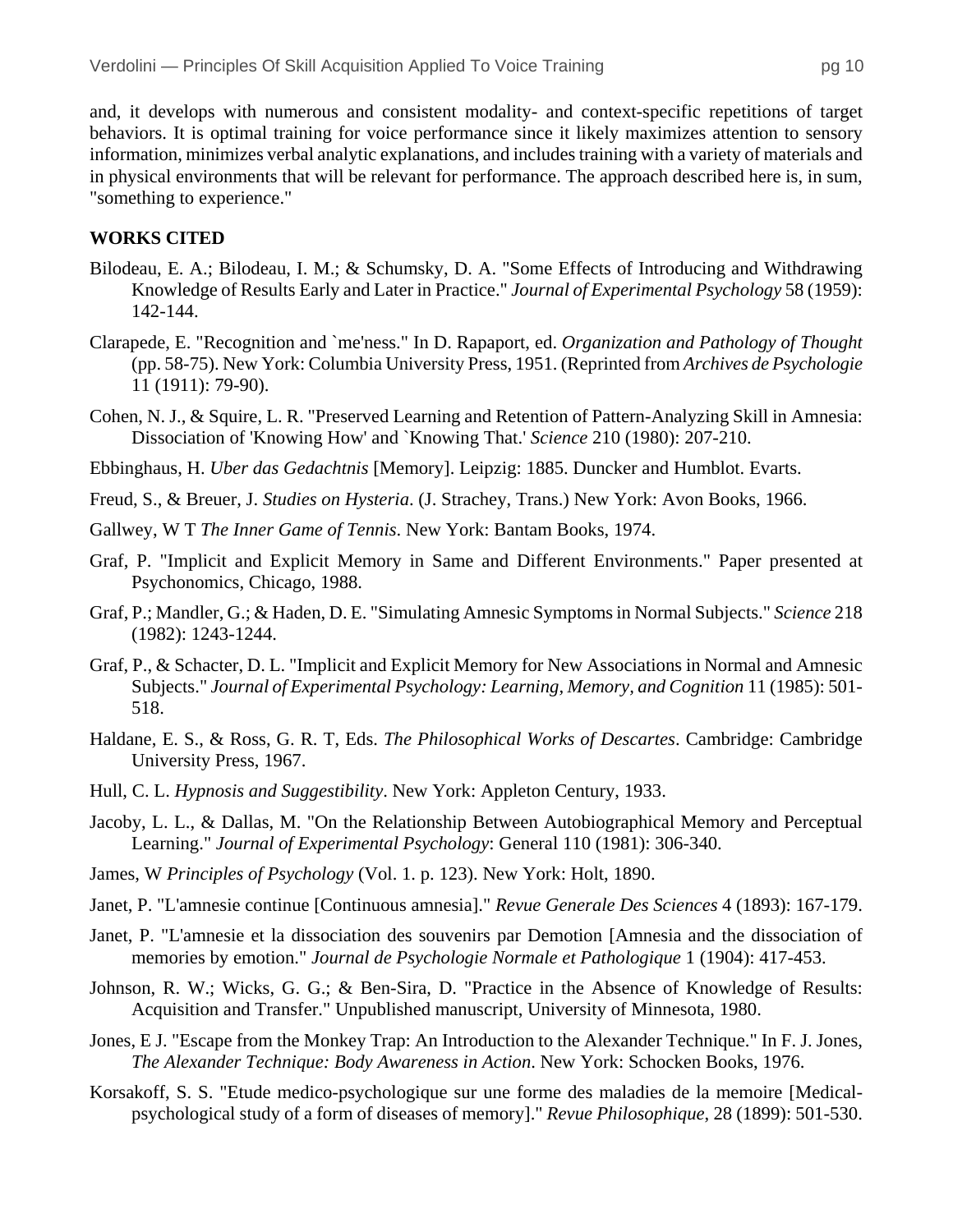- Lessac, Arthur. *The Use and Training of the Human Voice: A Practical Approach to Speech and Voice Dynamics*. Mountain View, CA: Hayfield Publishers, 1967.
- McCracken, H. D., & Stelmach, G. E. "A Test of the Schema Theory of Discrete Motor Learning." *Journal of Motor Behavior* 9 (1977): 193-201.
- Milner, B. "Les troubles de la memoire accompagnant des lesions hippocampi ques bilaterals [Disorders of memory accompanying bilateral hippocampal lesions]." In *Physiologie de I'Hippocampe*. Paris: Centre National de la Recherche Scientifique, 1962.
- Roediger, H. L. "Implicit Memory." *American Psychologist* 45 (1990): 1043-1056.
- Schacter, D. L. "Implicit Memory: History and Current Status." *Journal of Experimental Psychology: Learning, Memory, and Cognition*. 13 (1987): 501-518.
- Schmidt, R. A. *Motor Control and Learning: A Behavioral Emphasis* 2nd ed. Champaign, Illinois: Human Kinetic Publishers, 1987.
- Schneider, W, & Fisk, A. D. "Degree of Consistent Training: Improvements in Search Performance and Automatic Process Development." *Perception and Psychophysics* 31 (1982): 160-168.
- Squire, L. R. "Mechanisms of Memory." *Science* 232, (1986): 1612-1619.
- Stumpf, S. E. *Socrates to Sartre: A History of Philosophy* (2nd ed.) New York: McGraw-Hill, 1975.
- Thorndike, E. L., & Rock, R. T, Jr. "Learning Without Awareness of What is Being Learned or Intent to Learn It." *Journal of Experimental Psychology* 17 (1934): 1-19.
- Verdolini-Marston, K. "Processing Characteristics of Perceptual Motor Memories with and without Awareness." Ph.D. diss., Washington University, St. Louis, 1991.
- Verdolini-Marston, K, & Balota, D. A. "The Role of Elaborative and Perceptual Integrative Processes in Perceptual-Motor Performance." *Journal of Experimental Psychology: Learning, Memory and Cognition*.

This biographical material below has been added for informational purposes. It is from: University of Pittsburgh, School of Health and Rehabilitive Sciences: *http://www.shrs.pitt.edu/CMS/School/Faculty\_Bio.asp?id=76*



# **Katherine Verdolini Abbott, PhD**

Office location: 4039 Forbes Tower, Pittsburgh, PA 15260, USA Office phone: 412-383-6544 Email address: kav25@pitt.edu Academic Appointment: Professor

#### **Research Interests**

Clinical voice science Voice biomechanics (*in vitro, in vivo, in silico*) Vocal fold wound healing (*in vitro, in vivo, in silico*) Cognitive neuroscience Motor learning in behavioral therapy

Emotions and voice; mental and autonomic nervous system mediations Metabolic issues in vocal fatigue Clinical trials Ergonomic factors in voice disorders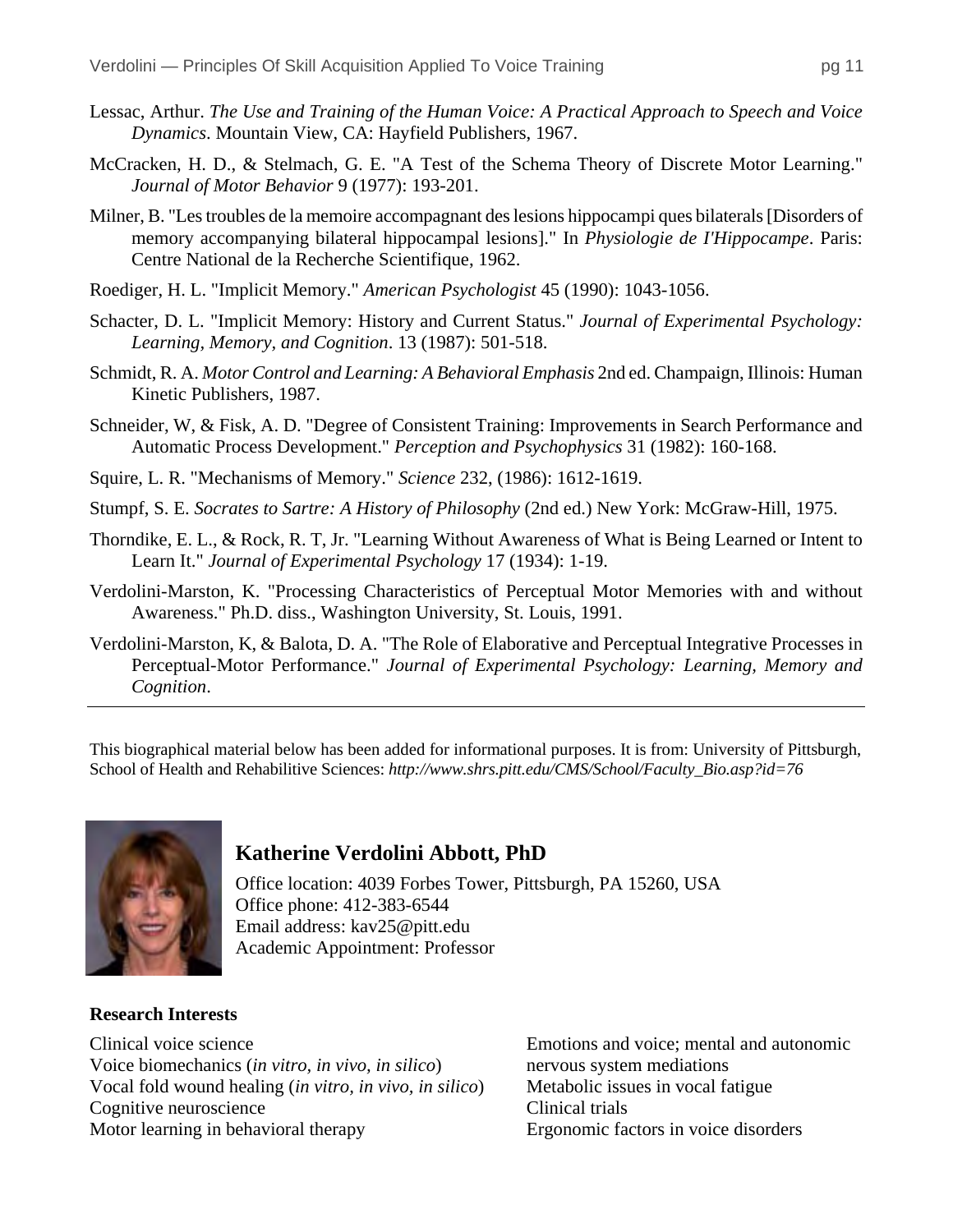# **Biographical Profile**

Dr. Katherine Verdolini Abbott is Professor Communication Science and Disorders in the School of Health and Rehabilitation Sciences at the University of Pittsburgh. She completed her doctoral training Experimental Psychology at Washington University in St. Louis in 1991.

Her general focus is clinical voice science. Her research has addressed numerous issues relevant to voice and its function, including the effects of hydration and dehydration on vocal performance and vocal fold tissue; laryngeal biomechanics; the influence of tissue mobilization on wound healing in the larynx; metabolic, emotional, and autonomic nervous system mediators of selected voice disorders; occupational and other risk factors for voice disorders; cognitive and neural substrates of motor learning and their relevance for voice therapy; and the effectiveness and efficacy of voice therapy for individuals with phonotrauma. Her work uses a combination of *in vitro, in vivo,* and *in silico* approaches.

She is the former recipient of a K08 Award from the National Institute on Deafness and Other Communication Disorders (NIDCD), from which she has also received two R01 Awards as Principal Investigator. She is Co-Investigator of an R21 Award (Dr. Edwin Yiu, P.I.) looking at the effects of acupuncture for the treatment of phonotrauma, from the National Institute of Complementary and Alternative Medicine.

Dr. Verdolini Abbott currently serves on the MFSR Study Section for the National Institutes of Health. She is Editor for Speech for the *Journal of Speech, Language, and Hearing Research.* She is a member and Fellow of the American Speech-Language-Hearing Association, and member of the National Association of Teachers of Singing and the Voice and Speech Trainers Association. She is a licensed speech-language pathologist in the Commonwealth of Pennsylvania.

# **Education**

PhD Experimental Psychology, Washington University , 1991 MA Speech and Hearing Sciences (magna cum laude), Indiana University , 1982 MA (equivalent) Italian Literature, Universita' di Ferrara, 1978 BA Italian/German (with distinction), Indiana University , 1975 (Junior and Senior years at the Universita' di Bologna)

# **Recent Publications**

- **Verdolini K**. Critical analysis of common terminology in voice therapy: A position paper. Phonoscope, 1999;2:1-8.
- **Verdolini K** Hess MM Titze IR Bierhals W Gross M. Investigation of vocal fold impact stress in human subjects. J Voice, 1999;13:184-202.
- Cookman S & **Verdolini K**. Interrelation of mandibular and laryngeal functions. J Voice, 1999;13:11-24.
- VanMersbergen M **Verdolini K** & Titze IR. Time of day effects on voice range profile performance in Young, vocally untrained adult females. J Voice, 1999;14:518-528.
- Jiang J, **Verdolini K**, Acquino B, Ng J, & Hanson DG. Effects of dehydration on phonation in excised canine larynges. Annals of Otology, Rhinology and Laryngology, 2000;109:568-575.